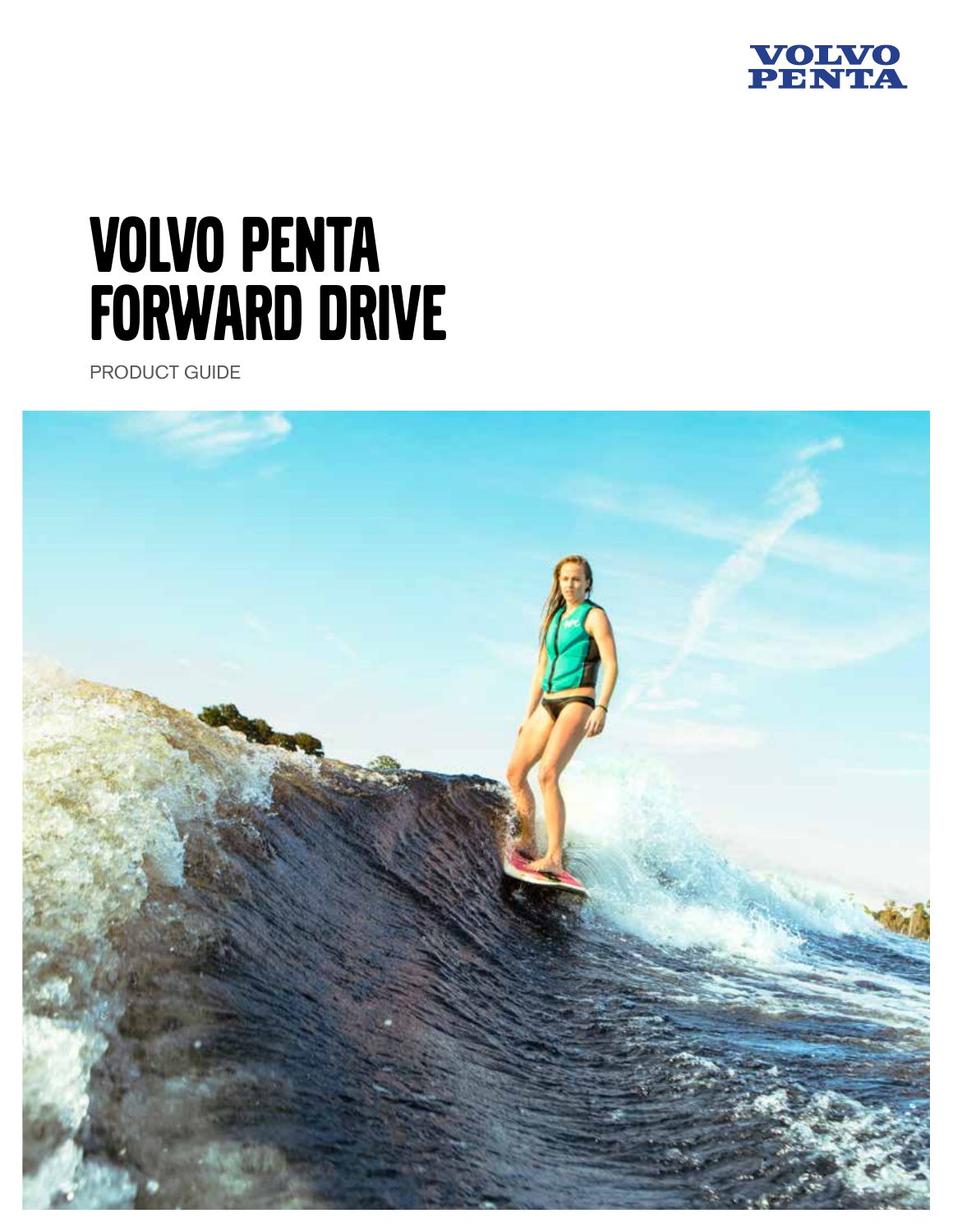

#### **Versatility Rules.**

Whether wakesurfing, wakeboarding or simply fishing, Forward Drive allows boaters to enjoy endless days of fun without sacrifice. Armed with power trim and an enlarged trim plate, drivers can easily customize their wake for watersports, then level off for smooth cruising.

Learn more: **volvopentaforwarddrive.com** 

### **Marine propulsion technology leaps forward.**

Volvo Penta does it again with the all-new Forward Drive propulsion system. Uniquely engineered with two forward-facing counter-rotating props that pull the boat through the water rather than pushing it, Forward Drive gives small-craft leisure boaters new found versatility

To arrive at an entirely new kind of drive technology, the design team leveraged the technology of three legendary innovations: the Volvo Penta sterndrive, the Volvo Penta DuoProp and the Volvo Penta IPS. The result is higher top speeds and faster acceleration than comparable inboard shaft single prop systems.

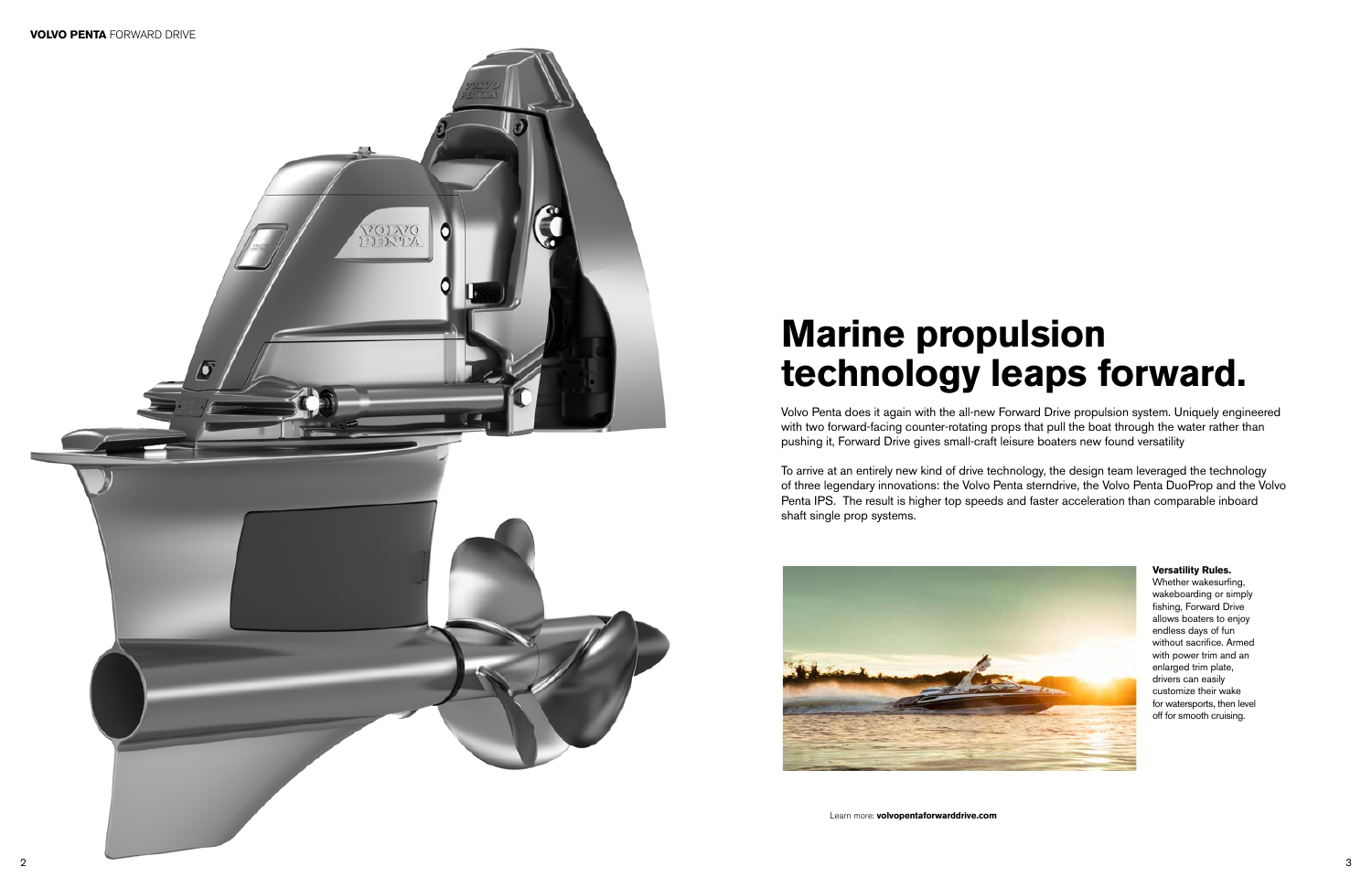

### **Comfort meets exhilaration.**

Imagine exhaust emissions flowing down, into the prop wash, rather than up around the stern. Envision a smoother and more comfortable ride, with almost no fumes and little to no vibration.

The feel and experience of Forward Drive is bold yet understated. The large active blade area improves performance and reduces noise. Counter-rotating, forward facing propellers make acceleration smooth and provide much greater maneuverability than standard inboard or jet propulsion systems.





**Efficiency Built-In.** For leisure boaters, Forward Drive opens a door to a world of watersport wonders. It also offers weekend watersports enthusiasts the kind of performance you'd expect from a pleasure craft, with less cavitation, zero side force, less emissions and better overall fuel economy. In other words, greater efficiency.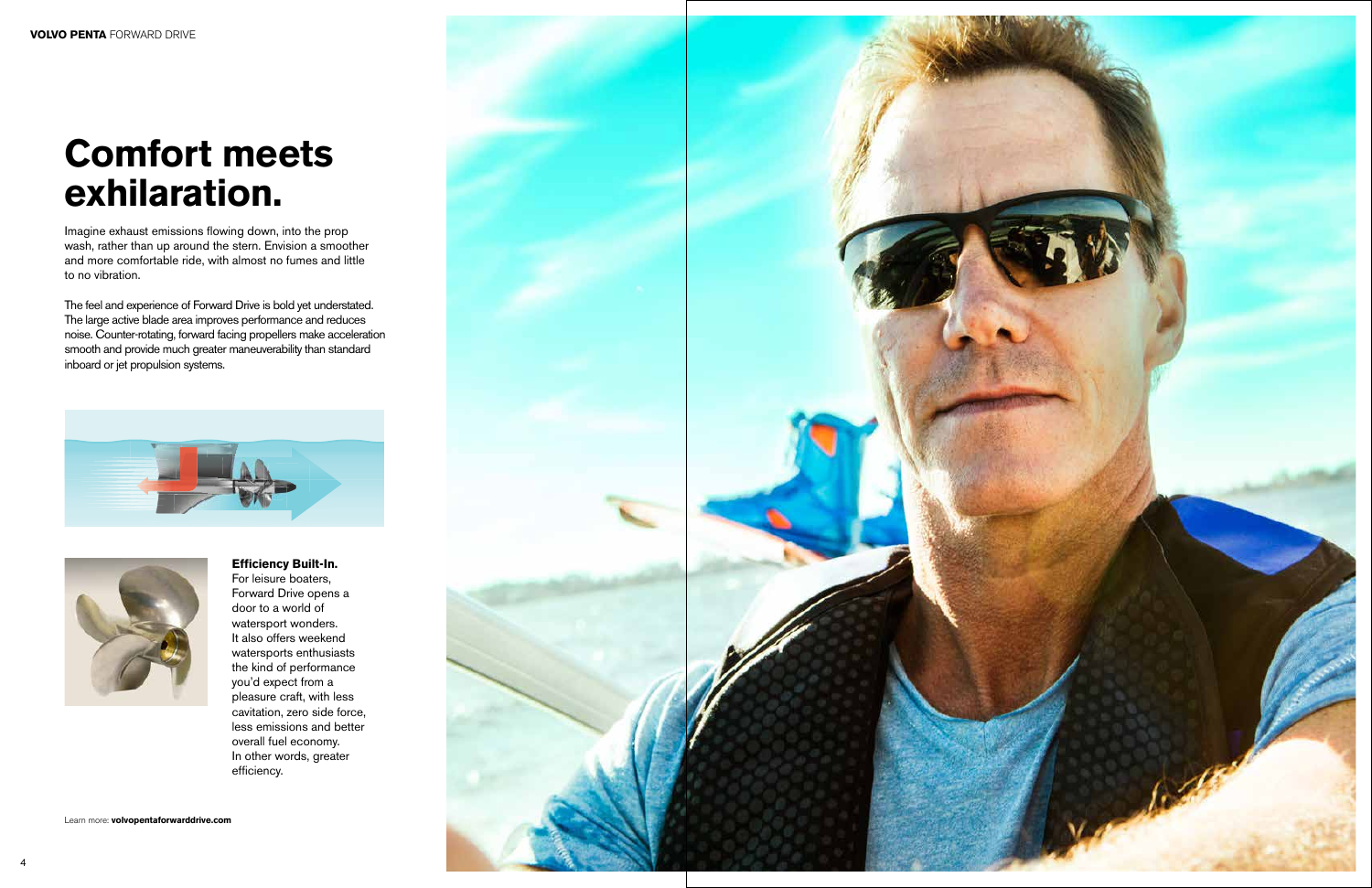### **More performance in your wake.**

Forward Drive propulsion offers more than enough power to meet your performance needs, with up to 430 horsepower, creating top speeds greater than comparable inboard single shaft prop systems.

Equipped with DuoProp counter-rotating propellers, Forward Drive offers a unique and industry first symmetrical wakeboarding wake and equally shaped wakesurfing wave on your side of choice

When the watersports are done, take the helm and feel the powerful control of a forward propulsion system. Horizontal, as opposed to angled thrust, allows you to handle tight turns with ease, maneuver safely and more intuitively, dock with ease, and above all, revel in your passion.

One small leisure boat that can do it all? Volvo Penta Forward Drive makes it possible.



With Volvo Penta engines and accessories you are well prepared for enjoyable and safe boating. With only one contact for the whole package, you have the full support of the Volvo Penta service network. Our dealers are always ready to assist – and help maximize your boating time and pleasure.

## **Full support all the way.**

#### **Global Service Network**



With every Volvo Penta product comes the support of a world-wide dealer network – present in more than 130 countries. These dealers are specialists in the maintenance and repair of your Volvo Penta products, using only genuine Volvo Penta parts.

#### **Volvo Penta action service**

Volvo Penta Action Service is a unique service for Volvo Penta owners in Europe and North America. With this telephone service for rapid support, we

 offer 24-hour availability, 365 days a year.



#### **Five Years of Factory Protection**

Volvo Penta provides a factory-backed, factory-administered program that extends the coverage of the two year limited warranty for an additional three years, for a total of five years of coverage. For the first two years, the warranty covers the complete engine package and for the following three years, major components.







Learn more: **volvopentaforwarddrive.com** 

| <b>Engine</b> | Power (hp) | <b>Max rpm</b> | Displacement (L) |
|---------------|------------|----------------|------------------|
| V8            | 300        | 5000           | 5.7              |
| V8            | 320        | 5200           | 5.7              |
| V8            | 350        | 6000           | 6.0              |
| V8            | 380        | 6000           | 6.0              |
| V8            | 430        | 6000           | 6 0              |

All available engines are equipped with catalytic converter

#### Available Engine Options with Forward Drive